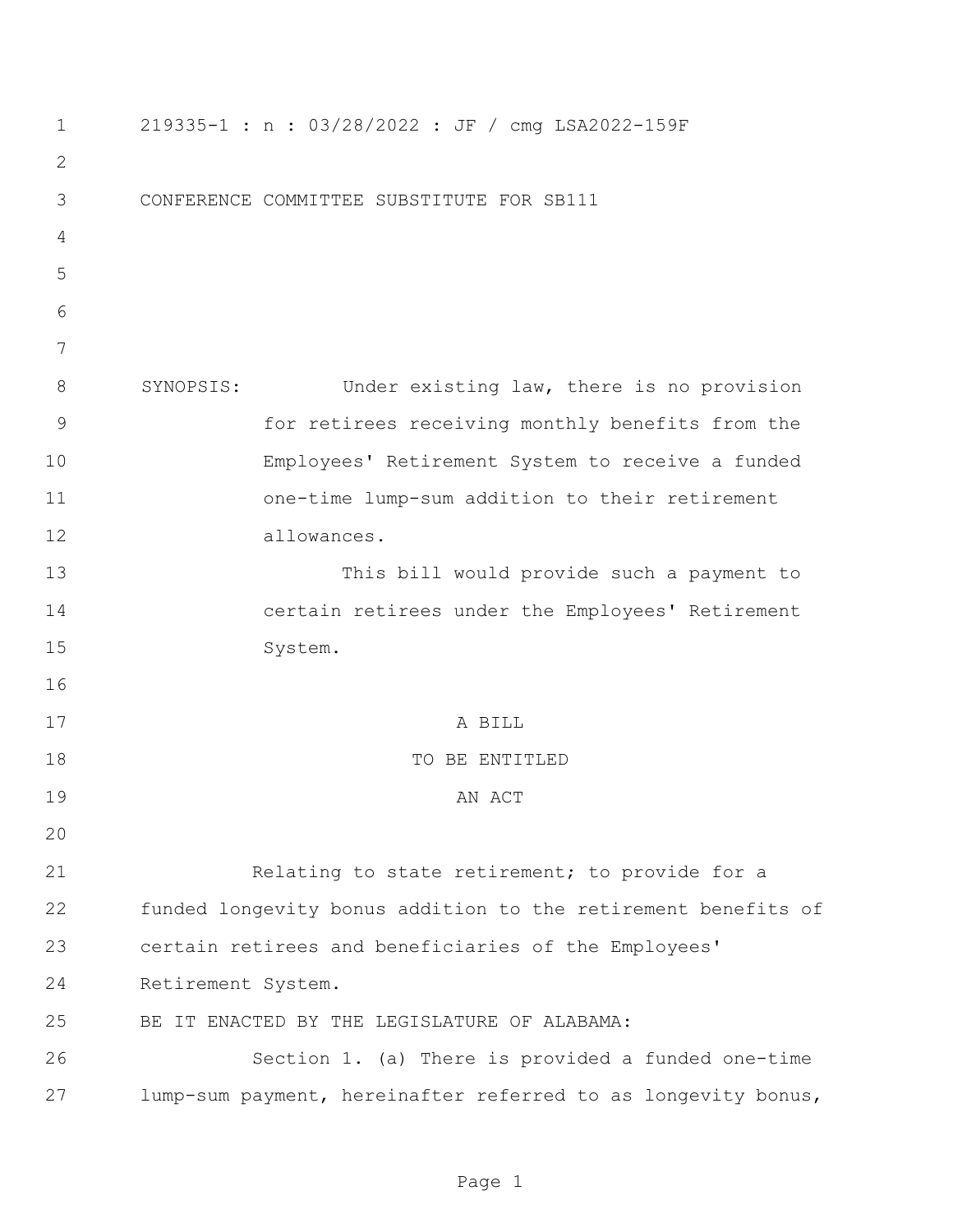to each person except those whose employer participated in the Employees' Retirement System pursuant to Sections 36-27-6, 36-27-7, and 36-27-7.1, Code of Alabama 1975, whose effective date of retirement for purposes of receiving benefits from the Employees' Retirement System is prior to March 1, 2022, and who is receiving or is entitled to receive a monthly allowance from the Employees' Retirement System on March 30, 2022.

 (b) The formula for calculating the longevity bonus shall be two dollars (\$2) per month for each year of service attained by the retiree.

 (c) Beneficiaries of deceased members or deceased retirees, except where the deceased member or deceased retiree retired from an employer participating in the Employees' Retirement System pursuant to Sections 36-27-6, 36-27-7, and 36-27-7.1, Code of Alabama 1975, if the beneficiary is receiving or is entitled to receive a monthly allowance from the Employees' Retirement System on March 30, 2022, shall receive a bonus payment.

 (d) For purposes of this act, service includes the service under Section 36-27-1 and Article 9, commencing with Section 36-27-170, of Chapter 27, Title 36, Code of Alabama 1975, as well as state police bonus credit or hazardous duty (FLC bonus) credit.

 Section 2. (a) Each person whose employer participated in the Employees' Retirement System pursuant to Sections 36-27-6, 36-27-7, and 36-27-7.1, Code of Alabama 1975, whose effective date of retirement for purposes of

Page 2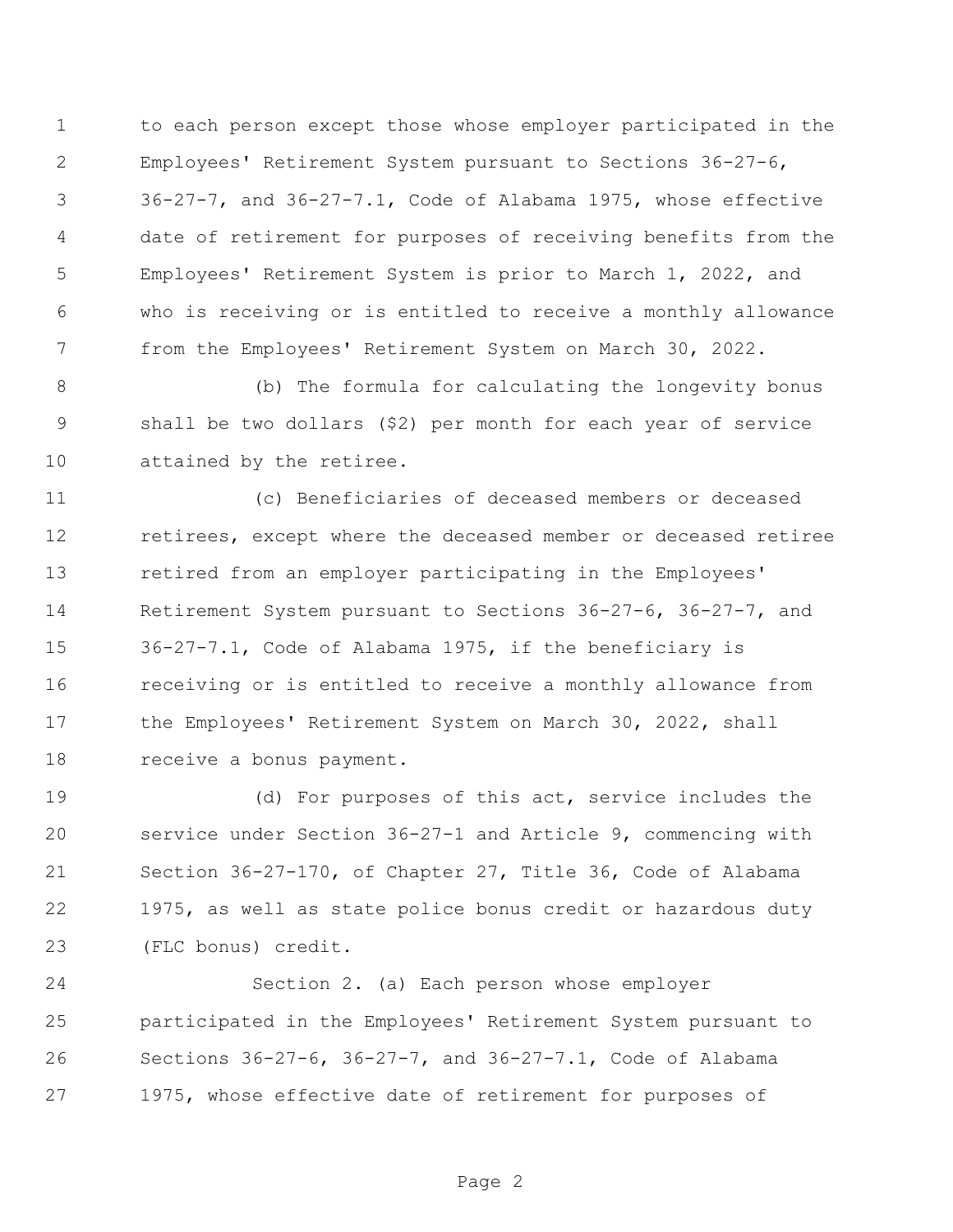receiving benefits from the Employees' Retirement System is prior to March 1, 2022, and who is receiving or is entitled to receive a monthly allowance from the Employees' Retirement System on September 30, 2022, shall receive the longevity bonus specified in subsections (a) and (b) of Section 1, if the employer elects to come under this act by official resolution on or before August 31, 2022. Any employer making the election to come under this act shall bear the cost of the longevity bonus paid to its retirees pursuant to this section.

 (b) If the employer elects to come under this act, beneficiaries of deceased members or deceased retirees retired from an employer participating in the Employees' Retirement System pursuant to Sections 36-27-6, 36-27-7, and 36-27-7.1, Code of Alabama 1975, if the beneficiary is receiving or is eligible to receive a monthly allowance from the Employees' Retirement System on September 30, 2022, shall receive a bonus payment.

 Section 3. (a) Any retired pensioner or annuitant who retired from a city, town, county, or public or quasi-public organization of the state before the city, town, county, or public or quasi-public organization of the state became a member of the Employees' Retirement System, and who is receiving or is entitled to receive a monthly allowance from the Employees' Retirement System on September 30, 2022, shall receive the longevity bonus stipulated in subsections (a) and (b) of Section 1, provided the employer elects to come under this act. Any employer making the election to come under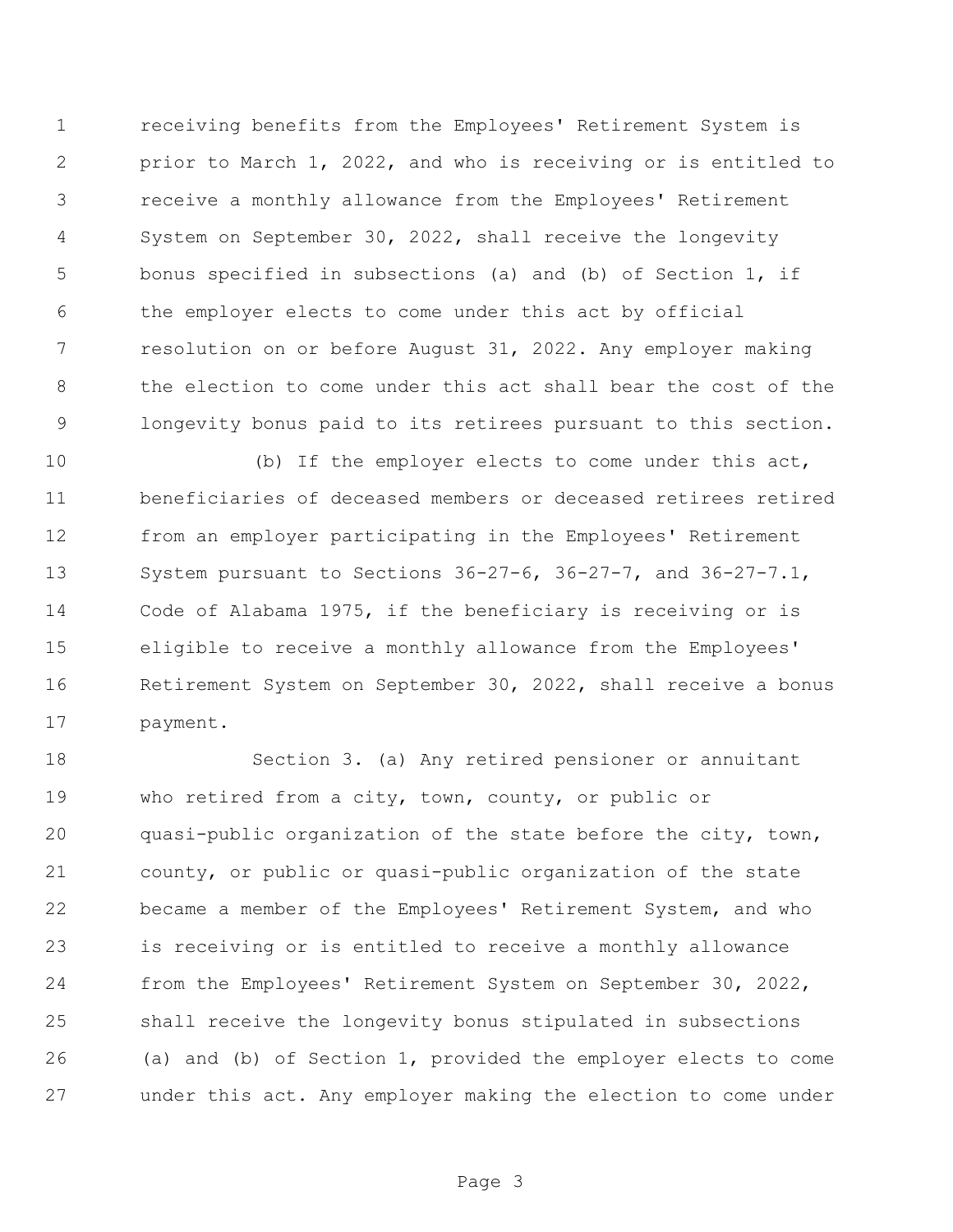this act shall bear the cost of the longevity bonus paid to its retirees pursuant to this section and provide the Employees' Retirement System with the number of years of creditable service earned by each of its eligible annuitants and pensioners.

 (b) Beneficiaries of Employees' Retirement System pensioners or annuitants described in subsection (a) shall receive a longevity bonus, provided the date of death for the deceased pensioner or annuitant, or the effective date of retirement for the deceased pensioner or annuitant, was prior 11 to March 1, 2022, and the beneficiary is receiving or is entitled to receive a monthly allowance from the Employees' Retirement System on September 30, 2022, and the local unit elects to fund the longevity bonus and provides the Employees' Retirement System with the number of years of creditable service earned by each of its eligible annuitants and pensioners.

 Section 4. Any person who received benefits under the Medicaid program and whose eligibility for Medicaid benefits would be impaired by the longevity bonus provided by this act shall not be entitled to receive the aforementioned increase. Any person who subsequently applies for benefits under the Medicaid program, and that person's eligibility to receive benefits is impaired by the longevity bonus provided by this act, shall not be entitled to receive the increase subsequent to the date that the member files application for benefits under the Medicaid program.